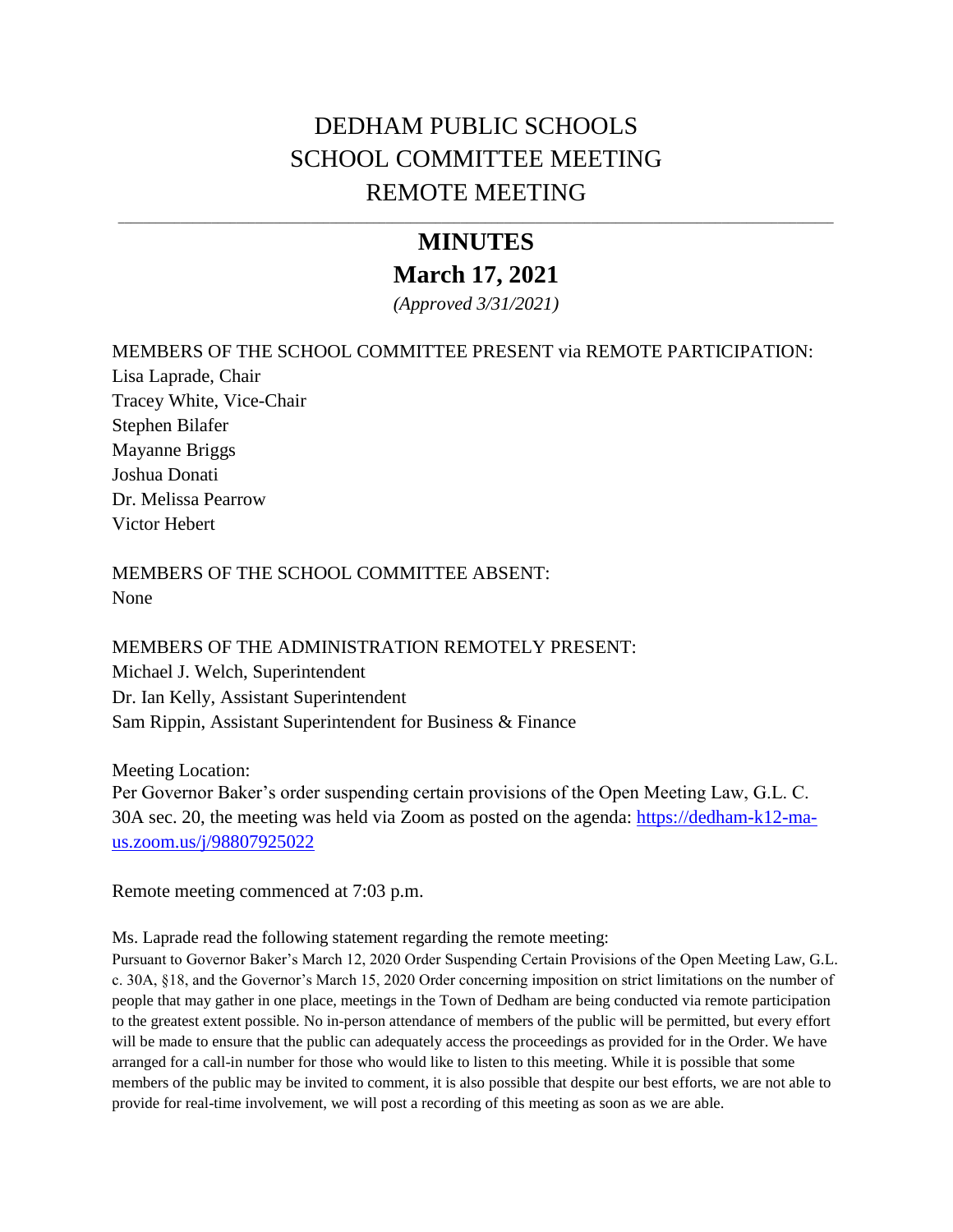Ms. Laprade called the School Committee meeting to order.

Ms. Laprade took a roll call attendance:

Stephen Bilafer - Present Mayanne Briggs - Present Joshua Donati - Present Dr. Melissa Pearrow – Present Victor Hebert - Present Tracey White, Vice-Chair - Present Lisa Laprade, Chair – Present

#### **Public Comment**

None

### **Superintendent's Update**

Today was the 109th day of the 2020-21 school year.

The district has been spending a tremendous amount of time planning for the upcoming transition back to full in-person learning for all Kindergarten through Grade 5 students beginning on Monday, April 5. Supt. Welch thanked the Leadership Team members and support staff for their monumental efforts toward this plan.

March 12 was the deadline for parents and students to opt for a change in their current learning model placement. There were many change requests. Given the reduction in COVID-19 cases and the Governor's/Commissioner's announcements last week, this has motivated a move toward more in-person requests. The Middle School reported 118 requests to increase time in school. Principal Hillman had been working to assess whether the school could accommodate all these students given the current Memorandum of Agreement with the DEA. Late today she indicated to Supt. Welch that all was set for these changes to take place this week. Other schools reported the following transition requests:

| ECEC(K)      |     | 17                    |
|--------------|-----|-----------------------|
| Avery        | Ξ   | 32                    |
| Greenlodge   |     | 3                     |
| Oakdale      | $=$ | 7                     |
| Riverdale    | $=$ | $\mathcal{D}_{\cdot}$ |
| <b>DMS</b>   | ═   | 118                   |
| <b>DHS</b>   | $=$ | 47                    |
| <b>Total</b> |     | 226                   |

The district has been working to support faculty and staff in their pursuit of COVID-19 vaccines. On March 14 Supt. Welch sent out a survey to all Faculty/Staff regarding the vaccine and whether they needed help in scheduling a vaccine appointment. He received 443 responses as of today and the district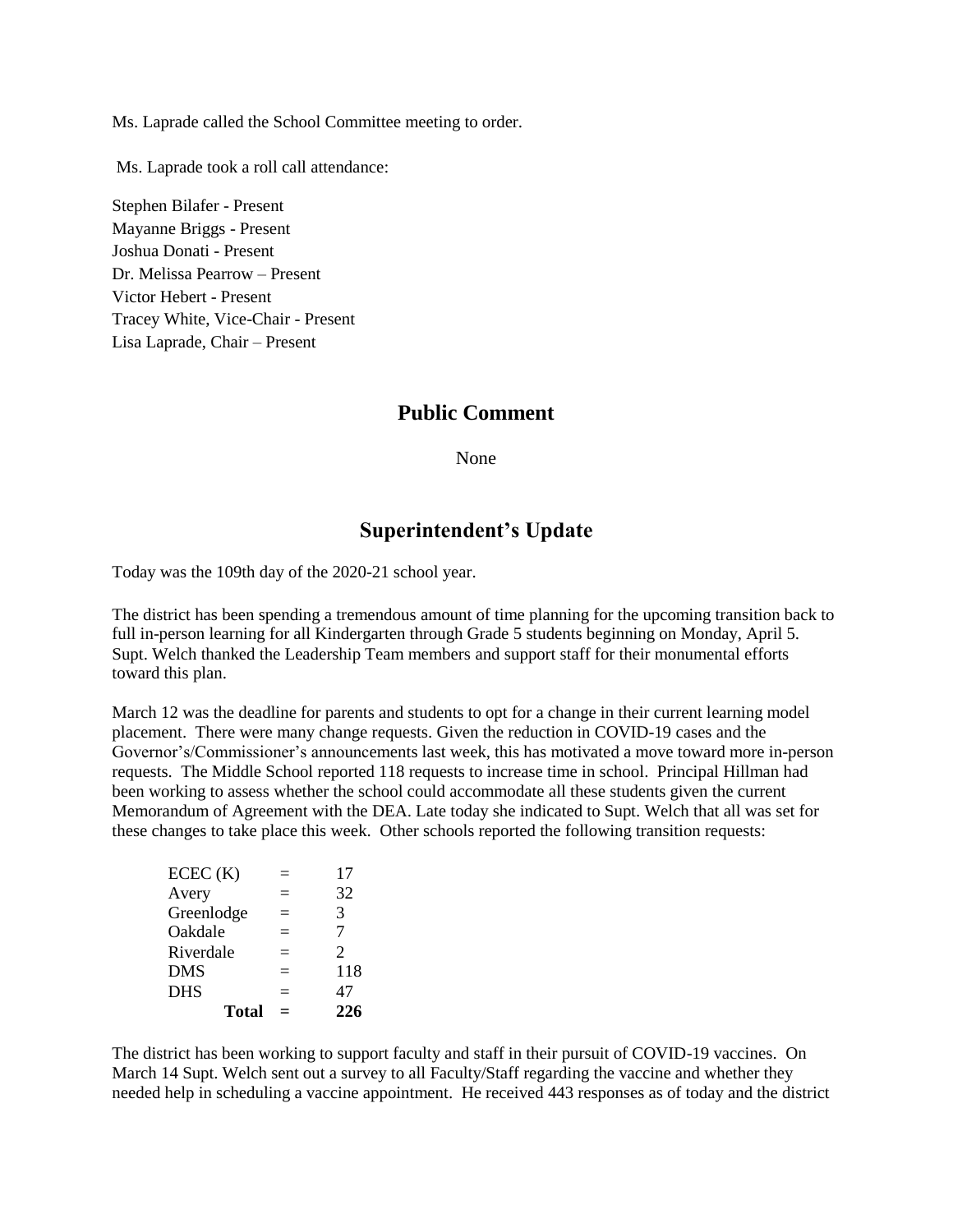has helped more than 25 teachers obtain personal individual vaccine appointments. Supt. Welch feels confident that every educator and staff member in the district who wants a vaccine appointment has obtained one. Of the 443 faculty/staff who responded, 75% have already received their first vaccine dose.

On March 16, the Finance & Warrant Committee held its review of the Capital Expenditures Committee's recommendations. Supt. Welch thanked the many staff members who were present during this Zoom meeting. Assistant Superintendent Sam Rippin, Technology Director, Dr. Don Langenhorst, and High School Principal Jim Forrest all spoke in support of DPS requests particularly the replacement and repair of the high school turf field and library renovations.

The FY22 Operating Budget will be presented to the Finance & Warrant Committee on March 18. The FY22 Budget Book was electronically sent to all Finance & Warrant Committee (and School Committee) members on March 12. Supt. Welch thanked Communications Coordinator Sara Errickson who spent many hours polishing this document along with Sam Rippin and his business/finance colleagues.

On March 5, Supt. Welch presented the MSBA with a "virtual" site visit of the Oakdale School in order to complete the next phase of the MSBA "senior study". He thanked Director of Facilities Denise Moroney and Principal Kimberly Hermesch for their early morning tour to provide video footage for the MSBA to observe. He gave a special thanks to Dedham graduate Justin Crowley of JLC Productions for his prompt and professional filming and editing of this submission.

On March 18, the high school Counseling Department will be hosting a virtual 9th and 10th Grade Planning Night. They will have a panel of undergraduate admissions counselors from Stonehill College and UMass Amherst participating. A Zoom link has been sent to all parents and students so that they can participate remotely.

Supt. Welch read the following information from High School Theater Instructor Steven Bergman: "I'm thrilled to say that tickets for the DHS streaming production of "The Addams Family" are NOW available! The students have been working hard on this production, and I hope you will watch them from wherever you are - next weekend (March 19-21). Here is the link: [dedhamhs.booktix.com](http://dedhamhs.booktix.com/) You have three chances to watch, so reserve your time. There is NO charge for you to watch, but the production was certainly not free to put together, so I'll hope you'll consider a suggested donation of \$10, which can be given once you've received your specific streamlink."

#### COVID-19 Update

COVID positivity rates and overall cases continue to trend downward in Dedham. Current positivity rates have dropped to levels similar to November and conversations with the Dedham Health Department suggest a continued downward trend. New data will be released tomorrow.

DPS continues the expansion of COVID-19 pooled testing in schools. Pooled Testing Coordinator Emily Kadhejian continues to work closely with the state-assigned vendor (Concentric by Gingko) to track student and staff consents and monitor the testing of students.

This week testing expanded to all grades at ECEC, Riverdale, and Oakdale. These schools join Greenlodge and Avery and testing is now occurring once per week on all consenting individuals at all of the elementary schools. On March 22, Supt. Welch hopes to include the Middle School and on March 29 the High School. He is also exploring ways to introduce COVID-19 pooled testing to athletes on sports teams at the high school. Information on poled testing can be found on the district website. Ms.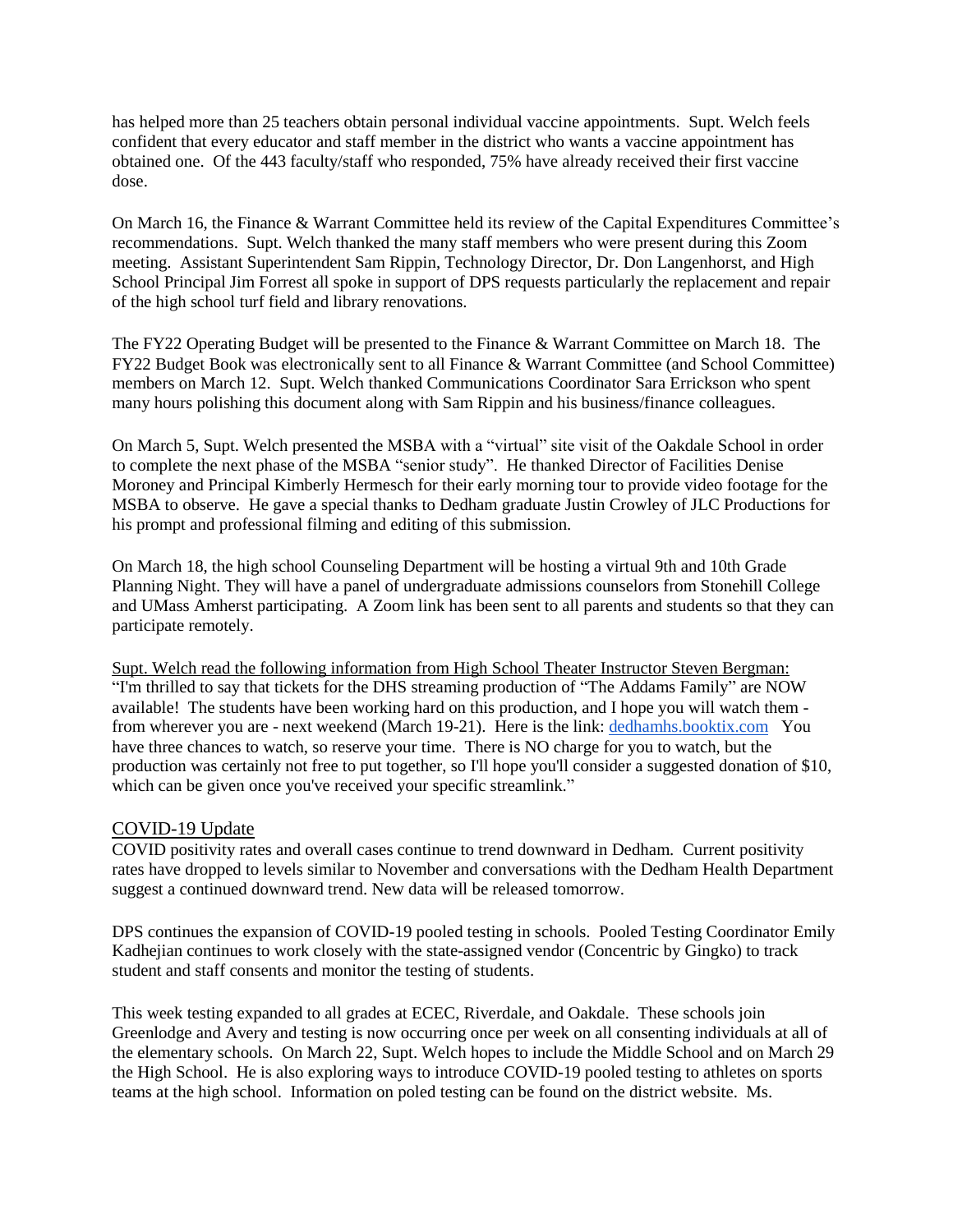Kedehjian continues to offer informational parent zoom meetings for students and parents to learn more about this program. The district is seeing about 30% of students participating, but anticipates that number will increase as the testing becomes more familiar and routine.

On March 16, Supt. Welch was informed about two positive pooled test results. There were 13 total individuals included in the two pools. All impacted students and staff were contacted that evening and were individually "reflex tested" this morning using the BinaxNOW Rapid Test to determine the source of the positive case(s). The BinaxNOW tests were administered by DPS nurses in a "drive-through" format so that individuals never entered the school buildings.

These BinaxNOW rapid tests were able to definitively identify the positive individuals from each pool within 15 minutes of being administered. This effectively removed these asymptomatic individuals from the schools and prevented any transmission in the community. This proves the impact of this effort and it demonstrates another layer of protection and safety for the DPS community.

## **Reports**

Special Education Update – Special Education Director Elizabeth O'Connell

Ms. O'Connell updated the Committee with a presentation titled "Special Education and the Pandemic: A Year in Review". The report can be found on the district website. The report included enrollment trends (in and out of district), Federal and State mandates (legal requirements), pandemic challenges, key initiatives, samples of specialized instruction, assessments, professional development, fiscal considerations, and lessons learned.

The Committee commended Ms. O'Connell and her team for all of their hard work through the challenges of the pandemic. They were also pleased to hear that all IEP meetings are now up to date. They discussed the drop-off of PK enrollment due to COVID and the expectation of an increase in the fall. They talked about compensatory services and measuring growth of those services through questions designated in the progress report. Ms. O'Connell explained how she is working with Dr. Kelly's office to ensure that summer programs, fall curriculum and support services are aligned for all students needing remediation. The Committee and the Administration once again expressed concern for the mental health of children transitioning back into the classroom. Many students (Grades 6 and 9, and new students) will be entering their school buildings for the first time. The effect on mental health caused by the pandemic is still uncertain and can't be assessed until students are back in the classrooms. There will need to be a lot of screening to make sure students are getting the support they need. Supt. Welch noted that due to the restructure, the Special Education Department was well positioned to handle the challenges of teaching and providing appropriate services over this past year as well as providing training for their peers.

## **Old/New Business**

#### Discussion on Next Steps for Grades K-8 In-Person Learning

Supt. Welch updated the Committee with his plan to bring Kindergarten through Grade 8 students back to the classrooms. The presentation can be found on the district website. The report included a timeline, review of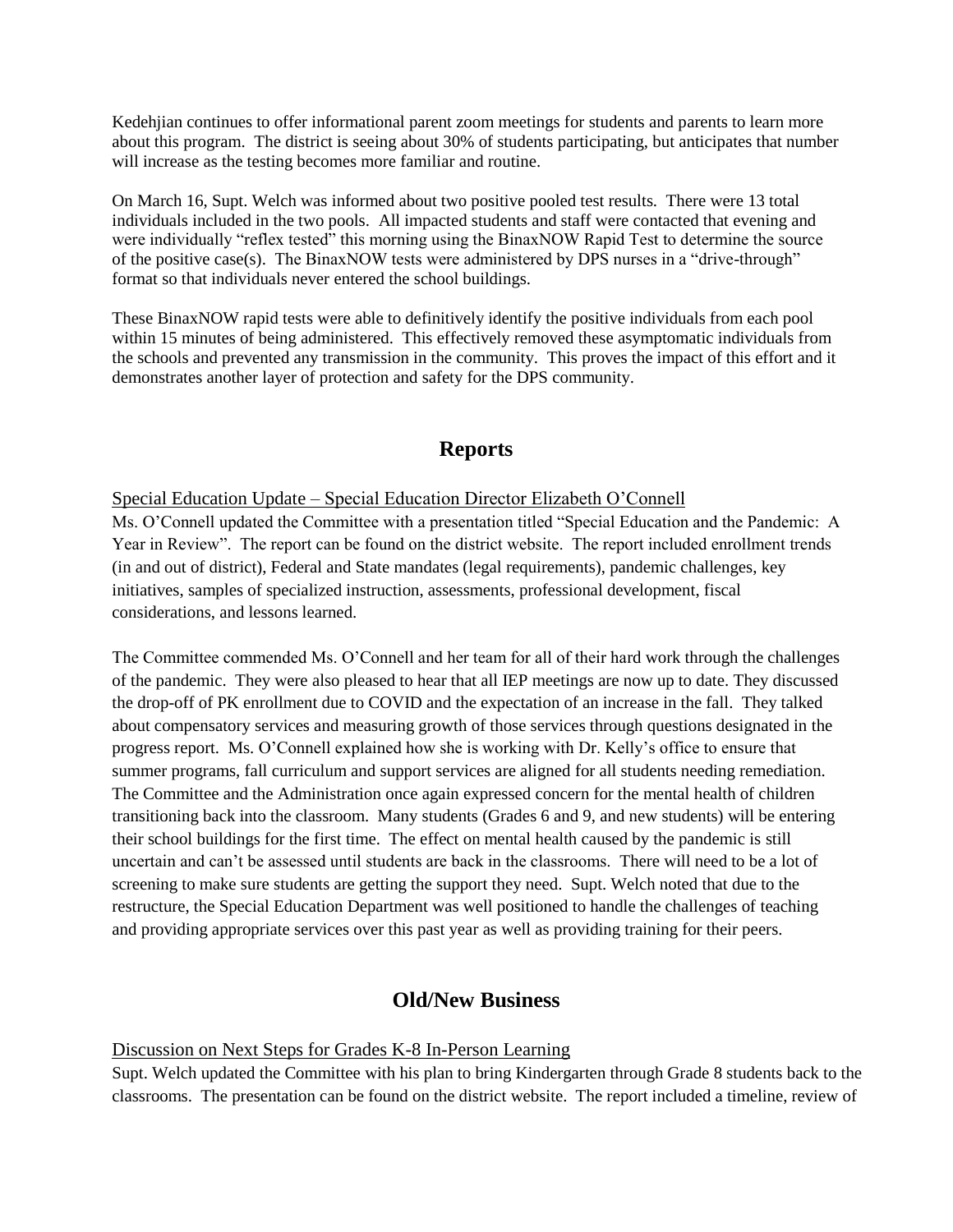feedback from back-to-school surveys, logistical issues, and challenges. Supt. Welch hopes to have all kindergarten through Grade 5 students back in school five days a week on April 5 and Grades 6-8 on April 26. DESE has not yet determined a requirement for high school students.

The Committee asked about Preschool. Superintendent Welch stated that those plans have not been made yet, but that ECEC Principal Kim Taylor was working on a plan. The Committee asked if a task force should be formed to work on a return to school plan. Superintendent Welch has asked the principals to work with teachers in helping to solve the logistical challenges. He feels the people working in the buildings know what's best for their schools and principals are sharing ideas with each other. Supt. Welch noted that one of his main concerns is providing programming for remediation. Dr. Kelly stated it will cost around \$100,000 for materials to open the schools and probably another \$350,000 for summer remediation. The Committee expressed its displeasure with the push from DESE to return students to school with limited guidance. Dr. Kelly explained that the first 40 to 50 days of inperson learning will be repairing and identifying gaps in student learning. Supt. Welch stated that support resources will be provided for students with the most risk factors.

## **Subcommittee Updates**

#### Policy Subcommittee

Dr. Pearrow noted the Policy Subcommittee has discussed and voted unanimously to add the following verbiage to Policy JICFB Bullying Prevention, which aligns with the Mass General Law Chapter 71, Section 370 part 3. This is the second reading of amended policy JICFB-Bullying and Prevention.

To add as vulnerable groups, "….pregnant or parenting status, sexual orientation, mental, physical, developmental or sensory disability, or by association with a person who has or is perceived to have one or more of these characteristics."

The next meeting of the subcommittee will be on April 16.

## **Donations**

Ms. Briggs motioned to accept with grateful appreciation a donation of 250 student packets of school supplies to the middle school from Staples, Dr. Pearrow second; a roll call vote was taken:

Stephen Bilafer- Yes Mayanne Briggs - Yes Joshua Donati - Yes Dr. Melissa Pearrow – Yes Victor Hebert - Yes Tracey White, Vice-Chair- Yes Lisa Laprade, Chair – Yes **Motion passed 7-0**